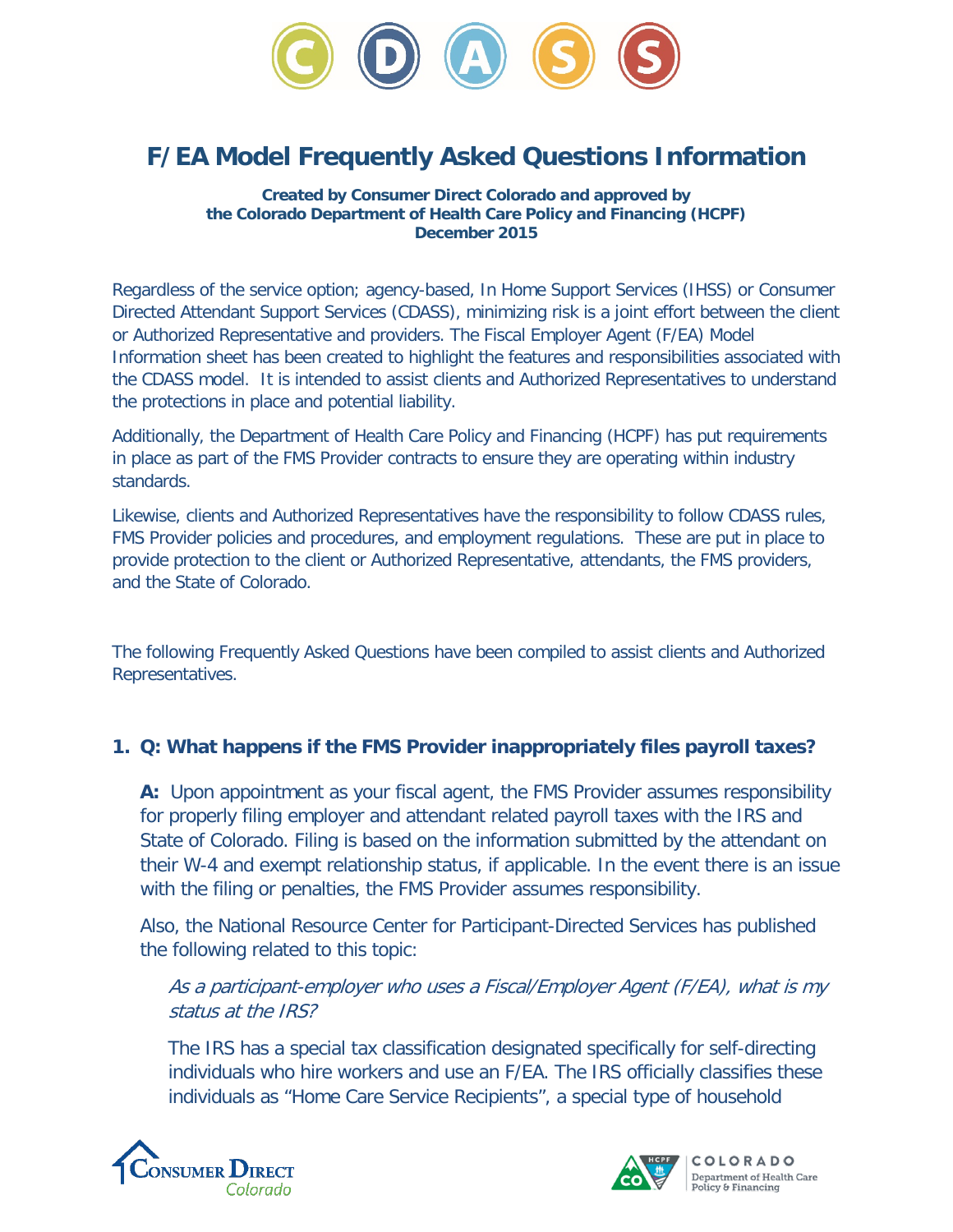

employer. The Internal Revenue Manual, which instructs IRS agents on how to enforce tax regulations, has detailed instructions in place for Home Care Service Recipients. The Manual directs IRS agents to handle participants' tax matters with the greatest possible sensitivity. The Manual also makes clear to IRS agents that an F/EA is responsible for handling wages and taxes related to Home Care Service Recipients, and the F/EA should be the only point of contact about tax issues related to participants' program activity.

In the event of a tax problem related to participation in a self-direction program, the IRS has stated publicly that they would go after the F/EA, not the participant, for any taxes and penalties due. The IRS internal databases also reflect this position, as the IRS has reported that upon establishment as a Home Care Service Recipient in the IRS systems, the participant-employer's individual filing requirements and opportunity to get notices, liens, and levies from the IRS are removed and instead those filing requirements and opportunities for notices, liens and levies are connected to the Fiscal/Employer Agent who has submitted an IRS Form 2678, *Employer Appointment of Agent* on the participant-employer's behalf.

(The National Resource Center for Participant-Directed Services uses F/EA to identify the Fiscal Management Service.)

## **2. Q: What happens if the FMS Provider is unable to process and/or pay attendant payroll?**

**A:** Each FMS Provider was required to submit a Business Continuity plan to HCPF. In the event of technical issues, emergencies, natural disasters or similar, the plan details how the FMS Provider will respond.

Prior to contracting with the FMS Providers, HCPF required the FMS Providers to demonstrate they were financially solvent. Additionally, FMS Providers are subject to an annual review by HCPF.

Having three FMS Providers available provides additional assurances. In the event one FMS Provider's contract is terminated or the FMS Provider becomes financially insolvent, HCPF will work with clients and/or Authorized Representatives and the remaining FMS Providers to ensure attendant payroll is processed and paid. The timing of payment is dependent on the timely completion of attendant paperwork and timesheet submittal.



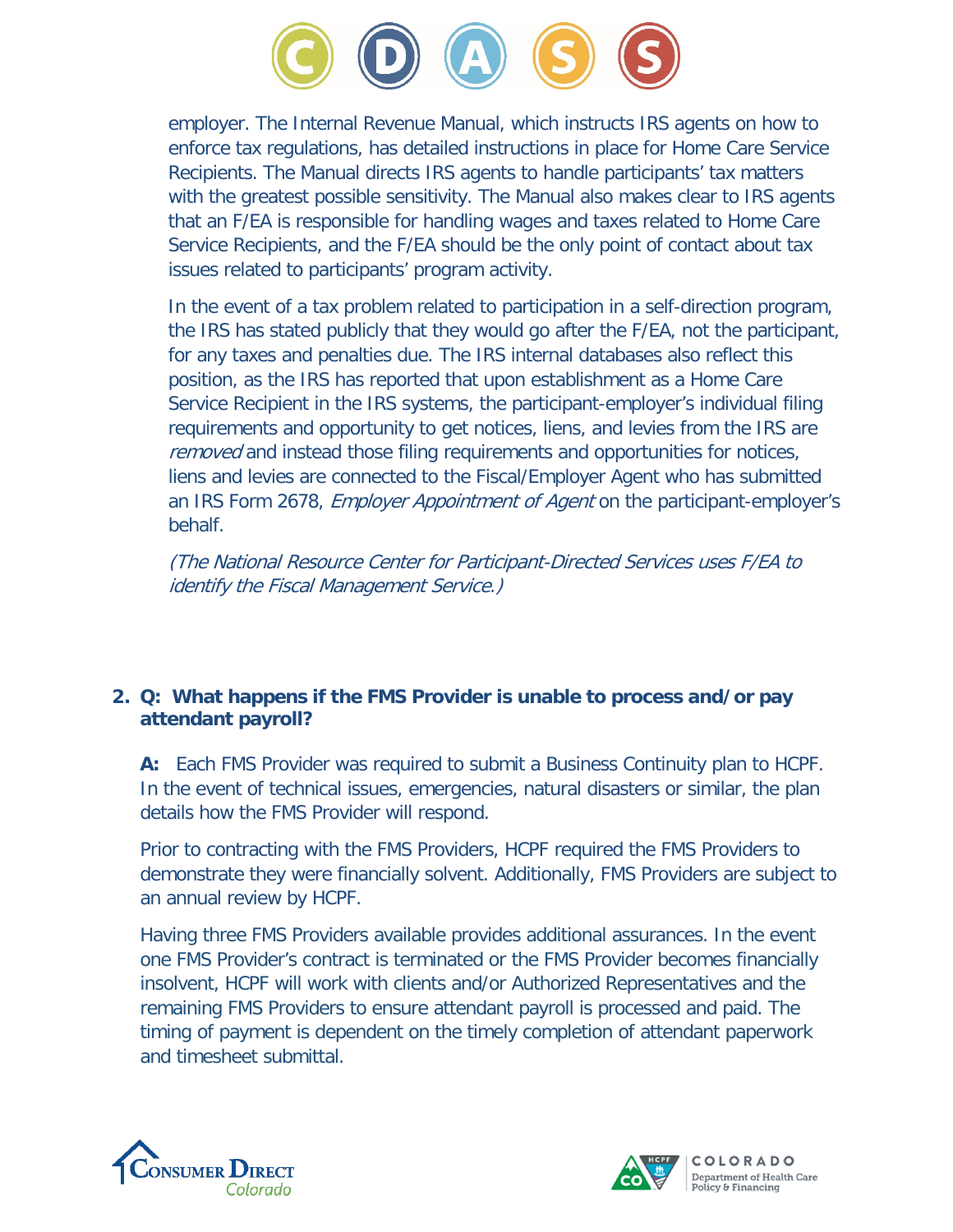

Also, the National Resource Center for Participant-Directed Services has published the following related to this topic:

What happens if my Fiscal/Employer Agent (FMS provider) goes out of business and there are unpaid taxes? Would I be liable then?

The IRS has stated publicly that they would go after the funding source, that is, the Medicaid program, for unpaid taxes. If a Fiscal/Employer Agent in a Medicaid-funded program went out of business with unpaid taxes, the IRS policy would be to recover the amount due from the state Medicaid program, **NOT** from participants.

## **3. Q: What happens if an attendant is injured?**

**A:** The FMS Providers ensure worker's compensation insurance is in place in the event an attendant is injured when "clocked in" and working with a client. Each FMS provider has a process for reporting a work place injury.

It is important to note that clients and Authorized Representatives play a key role and have a responsibility for creating a safe work environment.

See Question #4 for additional information on worker's compensation insurance.

# **4. Q: What insurances are FMS Providers required to have?**

|  |  |  |  | A: Key insurance contract requirements related to CDASS FMS Providers include: |  |  |  |  |  |
|--|--|--|--|--------------------------------------------------------------------------------|--|--|--|--|--|
|--|--|--|--|--------------------------------------------------------------------------------|--|--|--|--|--|

| <b>Insurance</b>                                                                           | <b>Contract Language</b>                                                                                                                         |
|--------------------------------------------------------------------------------------------|--------------------------------------------------------------------------------------------------------------------------------------------------|
| Worker's Compensation Insurance – The FMS                                                  | Contract language states - FMS Contract                                                                                                          |
| Providers ensure Worker's Compensation                                                     | Amendment NO. 03 - page 2                                                                                                                        |
| Insurance is in place in the event an                                                      |                                                                                                                                                  |
| attendant is injured when "clocked in" and<br>working with a client. Each FMS provider has | F. Exhibit A, Statement of Work, Section 2                                                                                                       |
| a process for reporting a work place injury.                                               | 2.6.2. The Contractor shall provide required<br>worker's compensation insurance for<br>Attendants and process worker's<br>compensation claims.   |
|                                                                                            | 2.6.6.2. For worker's compensation, the<br>Contractor shall:<br>2.6.6.2.1. Maintain and track worker's<br>compensation policies for all clients. |



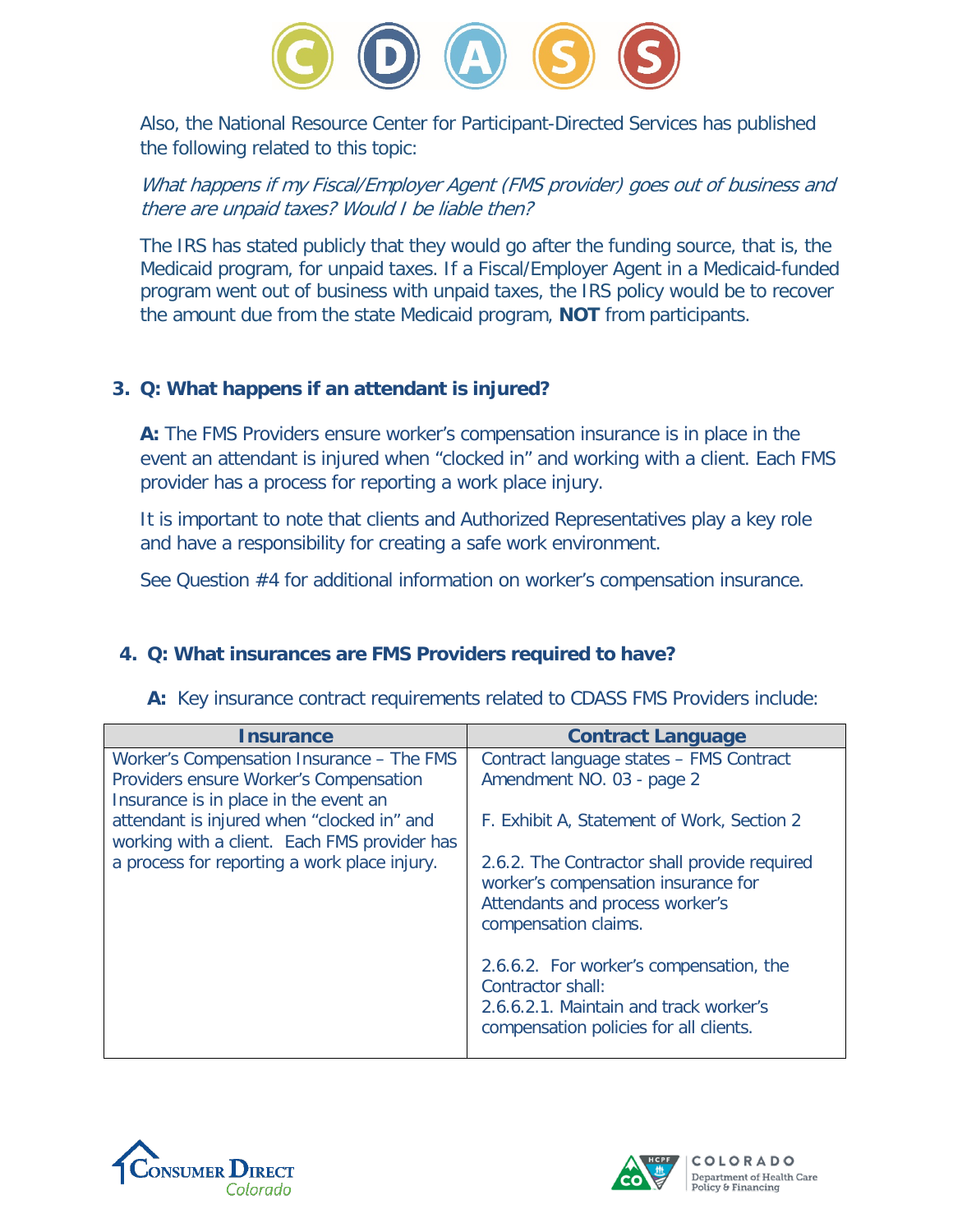

| <b>General liability</b>               | Contract language states - page 11                                                                                                                                                                                                                                                                                                                                                                                                                                                                                               |
|----------------------------------------|----------------------------------------------------------------------------------------------------------------------------------------------------------------------------------------------------------------------------------------------------------------------------------------------------------------------------------------------------------------------------------------------------------------------------------------------------------------------------------------------------------------------------------|
|                                        | 13. Insurance B. ii.                                                                                                                                                                                                                                                                                                                                                                                                                                                                                                             |
|                                        | <b>Commercial General Liability Insurance written</b><br>on ISO occurrence form CG 00 01 10/93 or<br>equivalent, covering premises operations, fire<br>damage, independent contractors, products<br>and completed operations, blanket contractual<br>liability, personal injury, and advertising liability<br>within minimum limits as follows:<br>a. \$1,000,000 each occurrence;<br>b. \$1,000,000 general aggregate;<br>\$1,000,000 products and<br>C.<br>completed operations<br>aggregate; and<br>d. \$50,000 any one fine. |
|                                        | If any aggregate limit is reduced below<br>\$1,000,000 because of claims made or paid,<br>Subcontractor shall immediately obtain<br>additional insurance to restore the full<br>aggregate limit and furnish to Contractor a<br>certificate or other documentation satisfactory<br>to Contractor showing compliance with this<br>provision.                                                                                                                                                                                       |
| Protected Health Information Insurance | Contract language states - page 11                                                                                                                                                                                                                                                                                                                                                                                                                                                                                               |
|                                        | iii. Protected Health Insurance                                                                                                                                                                                                                                                                                                                                                                                                                                                                                                  |
|                                        | Liability insurance covering all loss of Protected<br>Health Information data and claims based upon<br>alleged violations of privacy rights through<br>improper use or disclosure of Protected Health<br>Information with minimum limits as follows:<br>a. \$1,000,000 each occurrence; and<br>b. \$2,000,000 general aggregate                                                                                                                                                                                                  |
| <b>Crime Insurance</b>                 | Contract language states - page 12                                                                                                                                                                                                                                                                                                                                                                                                                                                                                               |
|                                        | v. Crime Insurance                                                                                                                                                                                                                                                                                                                                                                                                                                                                                                               |
|                                        | Crime insurance including Employee Dishonesty<br>coverage with minimum limits as follows:<br>a. \$1,000,000 each occurrence; and<br>b. \$1,000,000 general aggregate                                                                                                                                                                                                                                                                                                                                                             |



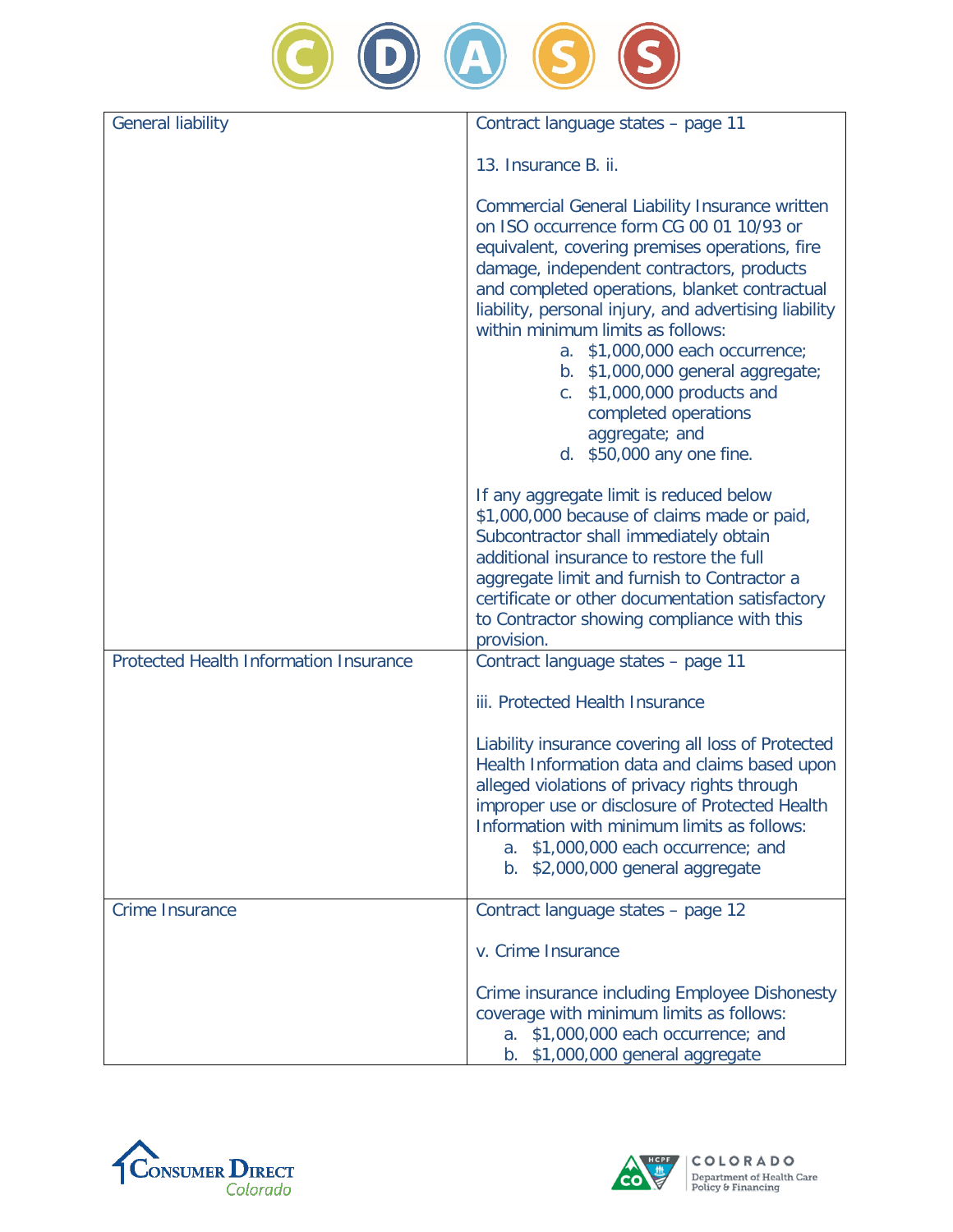

## **5. Q: How do FMS Providers demonstrate they have the required insurance?**

**A:** Contract holders with the state must provide copies of insurance certificates, similar to providing proof of car insurance, to HCPF. Below is the specific contract requirement related to proof of insurance.

| Insurance                     | <b>Contract Language</b>                                                                                                                                                                                                                                                                                                                                                                                                                                                                                                                                                                                                                                                                                                                                               |
|-------------------------------|------------------------------------------------------------------------------------------------------------------------------------------------------------------------------------------------------------------------------------------------------------------------------------------------------------------------------------------------------------------------------------------------------------------------------------------------------------------------------------------------------------------------------------------------------------------------------------------------------------------------------------------------------------------------------------------------------------------------------------------------------------------------|
| <b>Insurance Certificates</b> | Contract language states - page 12                                                                                                                                                                                                                                                                                                                                                                                                                                                                                                                                                                                                                                                                                                                                     |
|                               | C. Certificates                                                                                                                                                                                                                                                                                                                                                                                                                                                                                                                                                                                                                                                                                                                                                        |
|                               | Contractor and all Subcontractors shall<br>provide certificates showing insurance<br>coverage required hereunder to the State<br>within seven (7) business days of the<br>Effective Date of this Contract. No later than<br>fifteen (15) days prior to the expiration date<br>of any such coverage, Contractor and each<br>Subcontractor shall deliver to the State or<br>Contractor certificates of insurance<br>evidencing renewals thereof. In addition,<br>upon request by the State at any other time<br>during the term of this Contract or any<br>subcontract, Contractor and each<br>Subcontractor shall, within ten (10) days of<br>such request, supply to the State evidence<br>satisfactory to the State of compliance with<br>the provisions of this §13. |



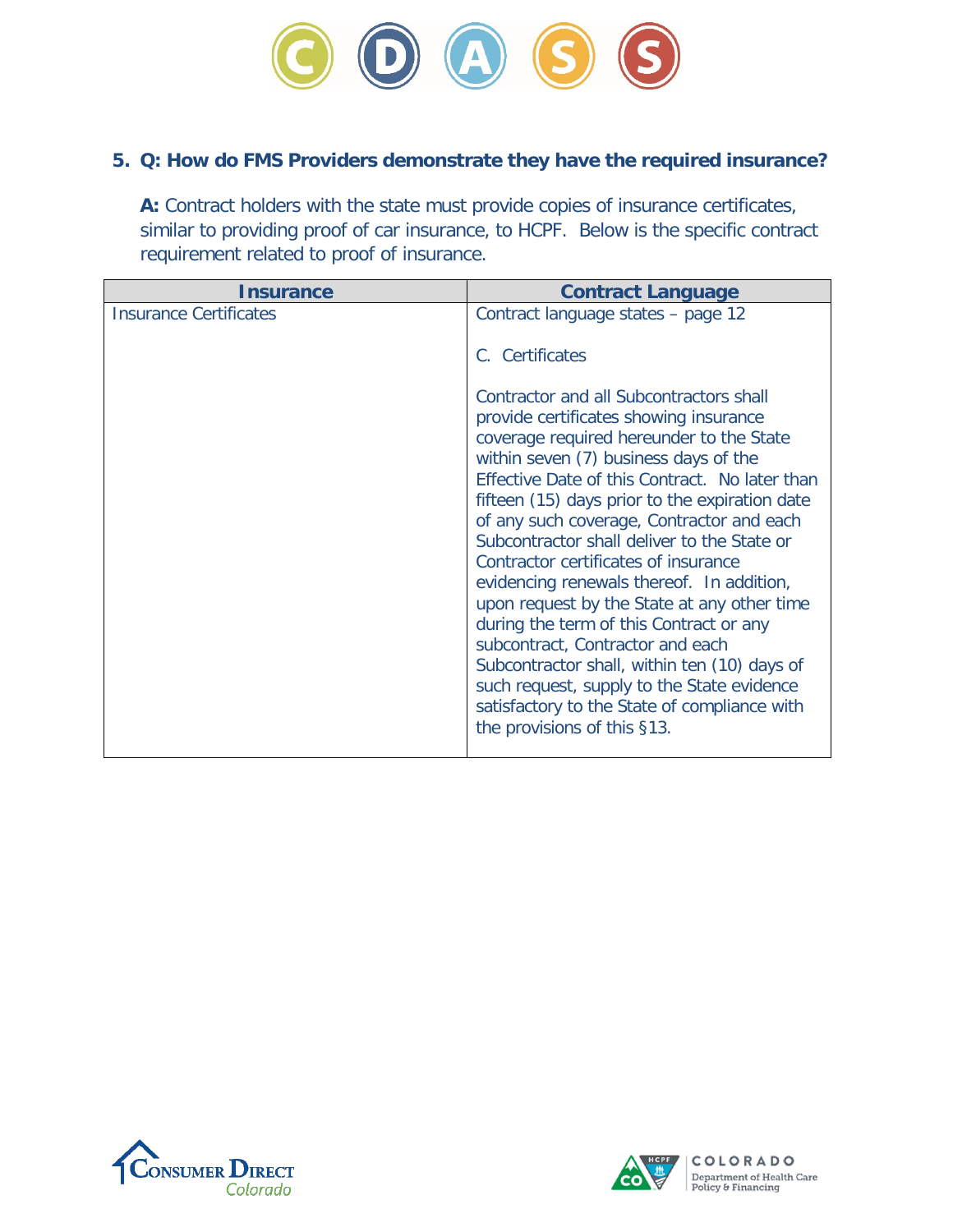

### **6. Q: What happens if a FMS Providers insurance is cancelled?**

**A:** Contract language indicates the FMS Provider must notify HCPF.

| Insurance                      | <b>Contract Language</b>                                                                                                                                                                                                                                                                                                                 |
|--------------------------------|------------------------------------------------------------------------------------------------------------------------------------------------------------------------------------------------------------------------------------------------------------------------------------------------------------------------------------------|
| <b>Insurance Cancellations</b> | Contract language states - page 12                                                                                                                                                                                                                                                                                                       |
|                                | B. viii. Cancellation                                                                                                                                                                                                                                                                                                                    |
|                                | The above insurance policies shall include<br>provision preventing cancellation or non-<br>renewal without at least 30 days prior<br>notice to Contractor and Contract shall<br>forward such notice to the State in<br>accordance with §16 (Notices and<br>Representatives) within seven days of<br>Contractor's receipt of such notice. |

## **7. Q: Is it possible that an attendant is exempt from Federal Income Taxes?**

**A:** Per IRS 2014-7 an attendant could be exempt if the requirements of IRS 2014-7 are met. [https://www.irs.gov/Individuals/Certain-Medicaid-Waiver-Payments-May-](https://www.irs.gov/Individuals/Certain-Medicaid-Waiver-Payments-May-Be-Excludable-From-Income)[Be-Excludable-From-Income.](https://www.irs.gov/Individuals/Certain-Medicaid-Waiver-Payments-May-Be-Excludable-From-Income)

If an attendant believes they meet this exemption, they may notify the FMS provider. The attendant should check with the FMS provider regarding their process for 2014-7.

It is important to note that attendants should seek advice from a tax professional if they have questions.

#### **8. Q: How is a family member's social security and possible eligibility for unemployment impacted?**

A: Per IRS Publication 15 [https://www.irs.gov/publications/p15,](https://www.irs.gov/publications/p15) if an attendant is in one of the following relationships with the FEIN holder, the attendant is exempt from the employee's portion of Federal Insurance Contributions Act (FICA or Social Security and Medicare) and the employer or budget is exempt from the employer's portion of FICA and Federal Unemployment Tax Act (FUTA) and State Unemployment Tax (SUTA).



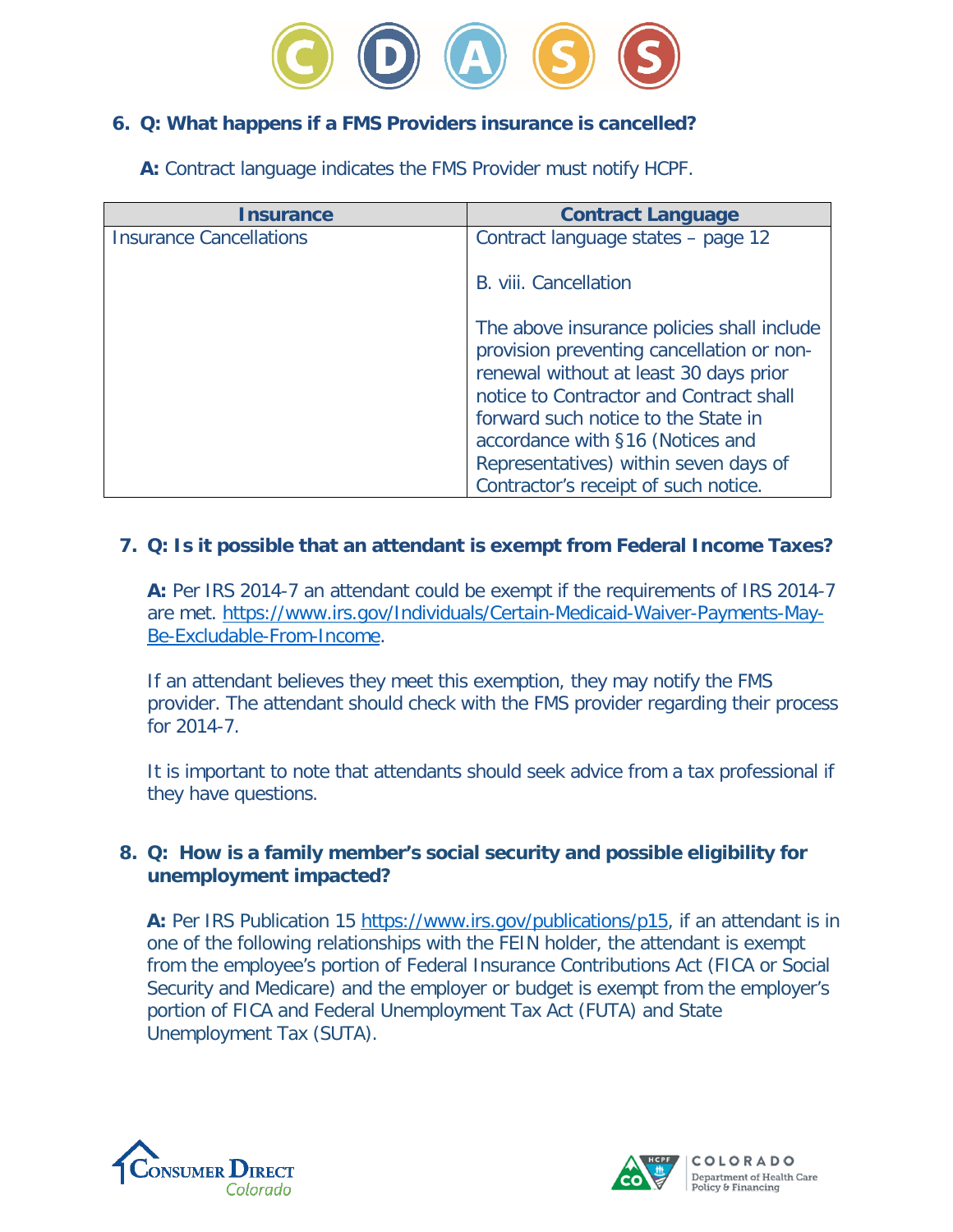

| <b>Relationship to EIN</b><br>Holder:                           | <b>FICA</b>                        | <b>FUTA</b>                         | <b>SUTA</b>                    |
|-----------------------------------------------------------------|------------------------------------|-------------------------------------|--------------------------------|
| Child employed by<br>Parent                                     | Exempt $(18 -$<br>21 years of age) | Exempt $(18 - 21)$<br>years of age) | Exempt (18-20<br>years of age) |
| Parent employed by<br><b>Adult Child</b>                        | Exempt                             | Exempt                              | Not Exempt                     |
| Spouse employed by<br>Spouse                                    | Exempt                             | Exempt                              | Exempt                         |
| Adoptive and/or<br>Stepparent employed by<br><b>Adult Child</b> | Exempt                             | Exempt                              | Not Exempt                     |

Per the IRS, the attendant or employer cannot opt out of these exemptions.

It is true that the attendant would not be earning social security credits and since the employer is exempt from paying into FUTA and SUTA, the attendant could not collect unemployment.

The attendant should check with the FMS provider regarding their process for identifying family relationships.

It is important to note that attendants should seek advice from a tax professional if they have questions.

Publication 15 applies to all businesses and isn't specific to the Home Care Service Recipient (HCSR), which is the designation the IRS has given to an EIN holder in an F/EA situation.

## **QUESTIONS FROM FMS QUESTIONNAIRE – Original Date: December 2014; Updated November 2015**

**9. Q: If I choose Fiscal Employer Agent (FE/A) and something happens after the 6-month period (Jan-June 2015), such as an illness, what does the FMS consider a substantial period of time for hospitalization (for example) after which they will consider the member a financial risk and say to the member that they will not carry the as a client? In such cases, would a CDASS member be dropped from CDASS?** 



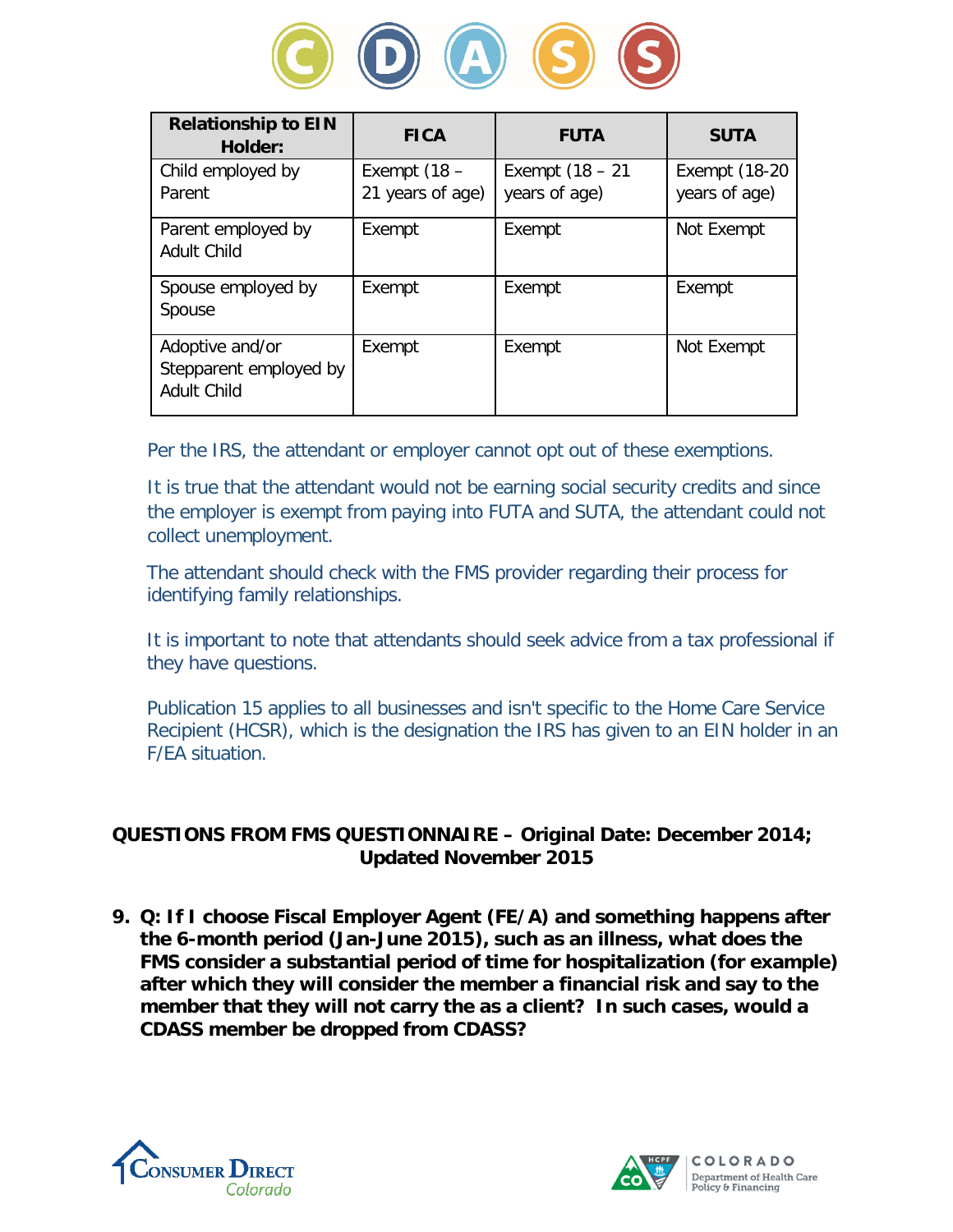

**A:** There is no financial risk to the FMS if the client becomes ill. The FMS vendor cannot terminate services to a CDASS client. Additionally, a CDASS client can only be terminated in accordance with 10 CCR 2505-10 Sections 8.510.12 and 8.510.13.

**10. Q: In the FE/A model, as far as attendants are concerned, if a CDASS member ended up in the hospital for an extended period of time, and the CDASS member loses their employees, could the CDASS member go to Consumer Direct for help finding new employees when they get back home, or is the CDASS member on their own in such cases? In other words, what support is available?** 

**A:** Consumer Direct is the training and operations vendor for CDASS and is not responsible to provide assistance finding attendants. CDASS clients can contact their FMS for assistance.

UPDATE (Nov. 2015): Each FMS is required per their contract to have an attendant registry to assist clients finding attendants.

## **11. Q: What liability does a client have when being an employer?**

**A:** Clients face the same liabilities that any other employer will face. Details can be found on the IRS website at [www.irs.gov.](http://www.irs.gov/)

# **12. Q: If I choose the F/EA model, how do I get a Tax/Employer ID Number (EIN)?**

**A:** The FMS vendor will assist clients/ARs in obtaining the EIN.

UPDATE (Nov. 2015): The following forms are required to be completed by the client or AR and returned to the FMS Provider to appoint the FMS as the agent. The FMS provider will then assist with obtaining the Federal Employer Identification Number (FEIN) and the State of Colorado unemployment and withholding accounts.

- IRS Form SS-4: Application for Employer Identification Number Form SS-4 is used to obtain the EIN
- IRS Form 2678: Employer/Payroll Appointment of Agent Form 2678 authorizes the FMS Provider to act as the agent with the IRS



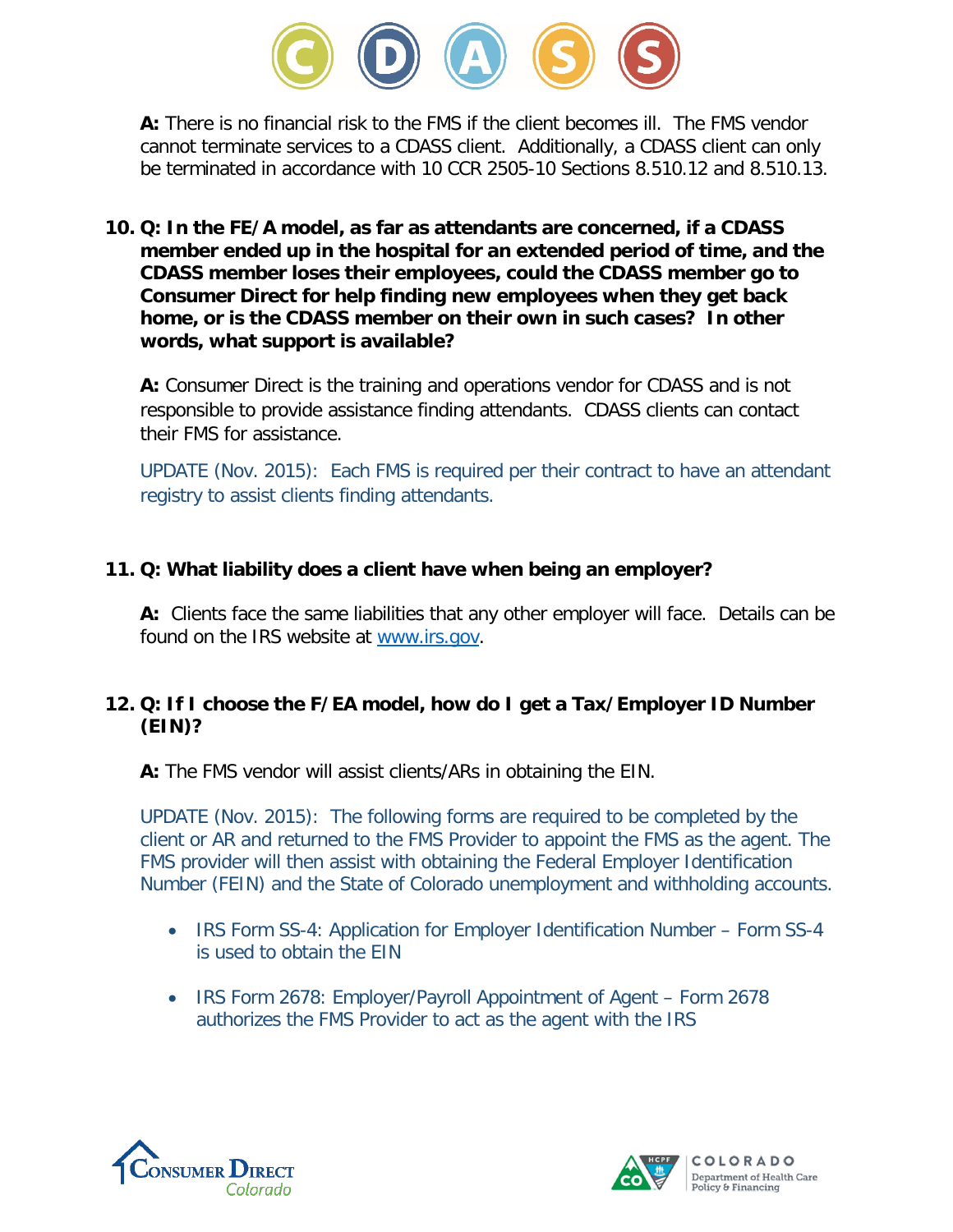

- IRS Form 8821: Tax Information Authorization Form 8821 indicates the type of taxes and corresponding forms the Agent may file on behalf of the client or AR
- Colorado DR 0145: Colorado Department of Revenue Form DR 0145 authorizes the FMS Provider to act as the agent with the State of Colorado
- Colorado UITL-100: Application for Unemployment Insurance Account and Determination of Employer Liability – Form UITL-100 is used to register the FEIN holder with the Department of Labor and Employment and create an unemployment account.
- Colorado CR 0100AP Colorado Sales Tax Withholding Account Application Form CR 0100 is used to apply for a tax withholding account with the Colorado Department of Revenue

It is important to note that the IRS assigns clients a Home Care Service Recipient (HCSR) designation when the FMS provider applies for a Federal Employer Identification Number (FEIN). This designation indicates the client is an employer receiving Medicaid funds and the FEIN is for the purpose of filing employer related payroll taxes. The FEIN assignment is not a business that will earn a profit or recognize a loss.

#### **13. Q: Who can hold the EIN, the client or the AR?**

**A:** The EIN should be held by whoever is directing and managing the services. In most cases this will be the client. In cases where an AR is directing and managing the services, the AR should hold the FEIN.

UPDATE (Nov. 2015): Per the National Resource Center for Participant-Directed Services: In self-direction programs, the individual receiving services is usually registered as the employer. But when the individual receiving services cannot perform employer duties or prefers not to do them, he/she can authorize a representative to serve as the employer and make employer decisions on his/her behalf.

A best practice is to register the person who is actually performing the majority of employer duties as the employer. Employer duties include:

- Hiring and firing workers
- Training workers
- Managing and scheduling workers
- Deciding how much workers are paid